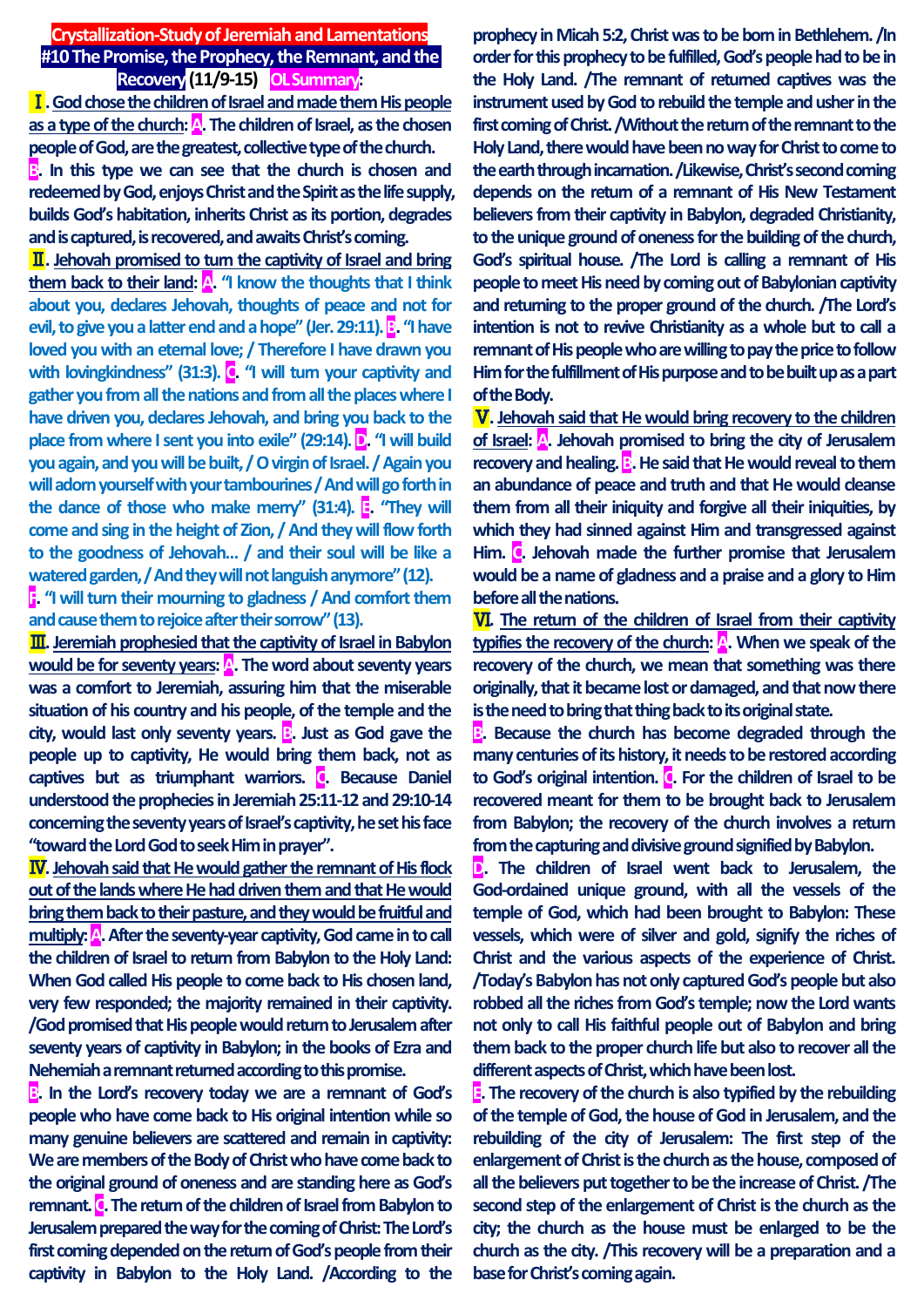# CP1: Listen to the word of faith every day, take heed that the heart would not infected by unbelief and participate it the promised blessing by faith

OL1: The children of Israel, as the chosen people of God, are the greatest, collective type of the church. In this type we can see that the church is chosen and redeemed by God, enjoys Christ and the Spirit as the life supply, builds God's habitation, inherits Christ as its portion, degrades and is captured, is recovered, and awaits Christ's coming.

1 Cor. 10:1 …All our fathers were under the cloud, and all passed through the sea; 2 and all were baptized…; 3 and all ate the same spiritual food. …10 Neither murmur, just as some of them murmured and perished by the destroyer. 11 Now these things happened to them as an example, and they were written for our admonition…

OL2: Jehovah promised to turn the captivity of Israel and bring them back to their land. Jer. 29:14 ... I will turn your captivity and gather you…, declares Jehovah, and bring you back to the place from where I sent you into exile.

30:17 For I will bring you recovery and will heal you of your wounds, declares Jehovah; because they have called you an outcast, saying, She is Zion, whom no one searches after. 18 Thus says Jehovah, / I will turn the captivity of the tents of Jacob / And have compassion on his dwelling places; / And the city will be rebuilt on its mound, / And the palace will be inhabited after its own manner. 19 And out from them will come thanksgiving / And the voice of those who make merry. / And I will multiply them, so that they will not be few; / And I will cause them to be honored, so that they will not be small. 31:3 I have loved you with an eternal love; / Therefore I have drawn you with lovingkindness. 4 I will build you again, and you will be built, / O virgin of Israel. / Again you will adorn yourself with your tambourines / And will go forth in the dance of those who make merry. 7 For thus says Jehovah, / Give a ringing shout with joy for Jacob, / And cry out at the head of the nations; / Announce, praise, and say, / O Jehovah, save Your people, / The remnant of Israel. 11 For Jehovah has ransomed Jacob and redeemed him…. 12 And they will come and sing in the height of Zion, and they will flow forth to the goodness of Jehovah—to the grain and to the new wine and to the fresh oil and to the young of the flock and of the herd; and their soul will be like a watered garden, and they will not languish anymore. 13 I will turn their mourning to gladness / And comfort them and cause them to rejoice after their sorrow.

## Application: Newcomers and Youth/College students

Recognize that our local church is the Lord's recovery according to God's promise. The people of Israel are the type of today's church. Therefore, the history of Israel's fall is a warning to believers in the New Testament, the blessing to Israel and the blessing to you. You should read Jer. 29-31 above and the words from the epistle to the Hebrews below and consider them carefully in your prayers.

Heb.2:1 Therefore we ought to give heed more abundantly to the things which have been heard lest

perhaps we drift away.3 How shall we escape if we have neglected so great a salvation, which, having had its beginning in being spoken by the Lord, has been confirmed to us by those who heard, 3:12 Beware, brothers, lest perhaps there be in any one of you an evil heart of unbelief in falling away from the living God.4:2 For indeed we have had the good news announced to us, even as they also; but the word heard did not profit them, not being mixed together with faith in those who heard.

New ones and young people should pay attention every day not to fall away from "so great salvation". Wear a mask, keep physical distances, and ventilate the air in your rooms to avoid the infection of corona virus and flu. Likewise, an evil heart of unbelief comes from the world outside and the lust of the flesh inside. Listen to the Word of faith every day and be careful not to let unbelief infect your heart. The Word of God will bring the children of God back to the position of oneness in Jerusalem, and He has promised that「…And their soul will be like a watered garden, And they will not languish any more. And I will turn their mourning to gladness And comfort them and cause them to rejoice after their sorrow.」 (Jer.31:12 $\neg$ 13) Your promises may be changed, but God is faithful to His promises. God's promises do not change. Unbelief is indeed an evil heart, because it makes your idea which is influenced by Satan righteous and makes God's promise unrighteous.

For example, one person was told by his boss that if he gave up his faith, he would be promoted, but if not, he would not be promoted (this is a true story). So does faith bless you? Or does lie bless you? You may not have the same experience, but I'm sure you have had the similar ones.

A brother's testimony: I became full-time serving one after graduating with a master's degree. At that time, it was impossible to get a job unless you were a recent graduate (few or none mid-career positions were available), so my father and family were very disappointed with me. At that time when I left everything to follow the Lord, I was afraid that I would be "financially poor" and that I would not be able to get married. But then I took a courageous step forward. Now, I can testify that "full-time training and full-time service changed me from being a useless person to a useful person. By following the Lord, I was able to marry a sister and become a Vice President of a large global company. I was afraid of looking only at the immediate future and was on the verge of unbelief, but when I received the Lord's mercy, I was able to muster up the courage to do so. As a result, the Lord has provided far beyond my expectations. I thank the Lord for that!

Prayer:"Oh Lord Jesus, I learn from the history of Israel's degradation so that I may not fall from so great salvation. I trust in God's promise that turns sorrow into joy, to comfort and makes me rejoice instead of sorrow. Your word is faithful. Please save me from being influenced by Satan to fall into unbelief. Let me exercise our spirit to pray- read Your Word, mix it with faith, and testify the Lord with courage and boldness every moment. Amen!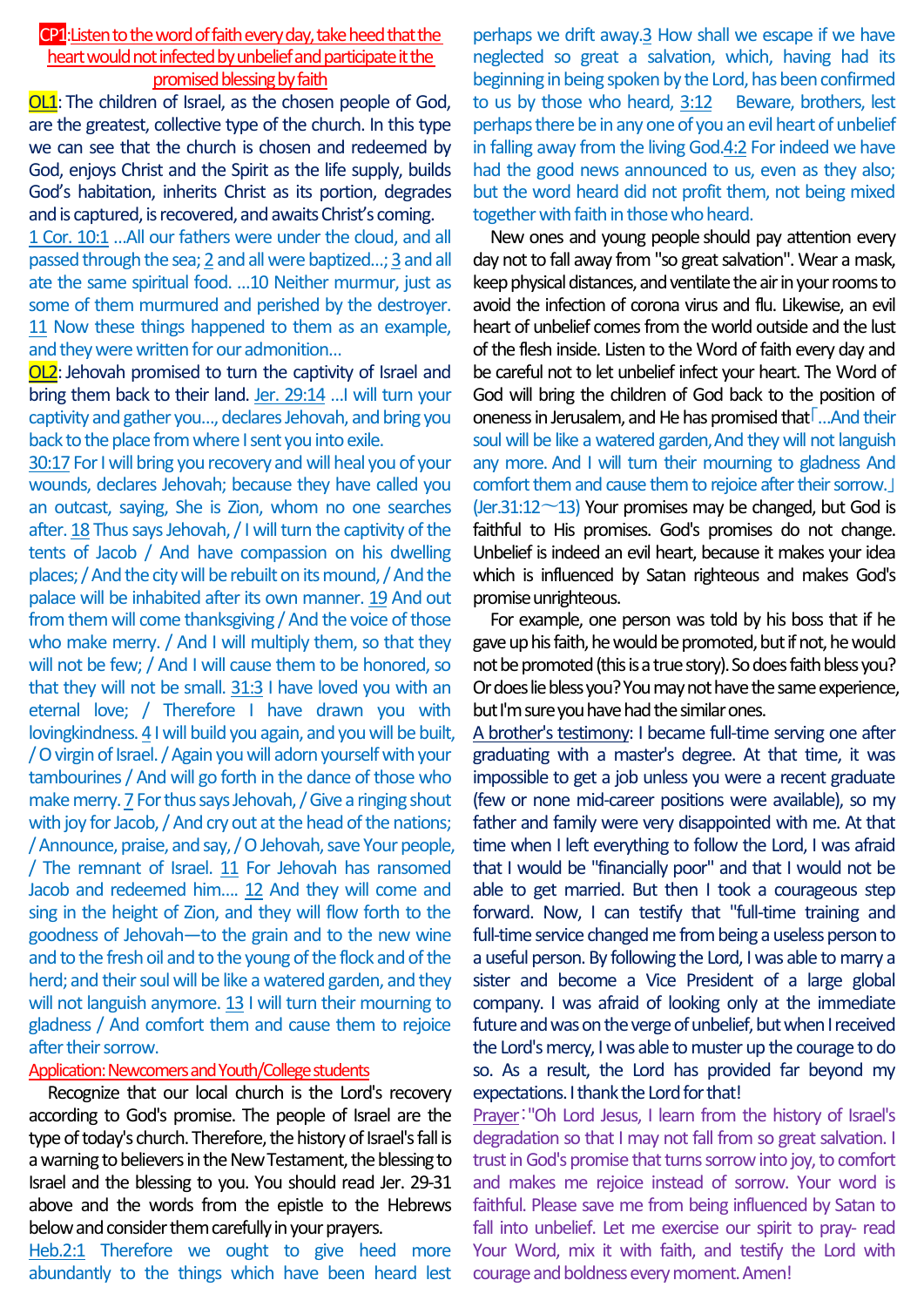# CP2: To build up the church is the highest business in the universe. Be willing to pay the price to dispense God into people to practice God's economy

Jer.23:3-4 Then I will gather the remnant of My flock out of all the lands where I have driven them, and I will bring them back to their pasture; and they will be fruitful and multiply. And I will raise up shepherds over them who will shepherd them, and they will no longer fear or be dismayed, nor will any be missing, declares Jehovah.

Jer. 25:11-12 And this whole land will become a desolation and a waste, and these nations will serve the king of Babylon seventy years. Then after the seventy years have been fulfilled, I will punish the king of Babylon and that nation for their iniquity, declares Jehovah, as well as the land of the Chaldeans, and I will make it an eternal desolation.

OL1: Jeremiah prophesied that the captivity of Israel in Babylon would be for seventy years. The word about seventy years was a comfort to Jeremiah, assuring him that the miserable situation of his country and his people, of the temple and the city, would last only seventy years. Just as God gave the people up to captivity, He would bring them back, not as captives but as triumphant warriors. Because Daniel understood the prophecies in Jeremiah concerning the seventy years of Israel's captivity, he set his face "toward the Lord God to seek Him in prayer".

OL2:After the seventy-year captivity, God came in to call the children of Israel to return from Babylon to the Holy Land. When God called His people to come back to His chosen land, very few responded; the majority remained in their captivity.

OL3: In the Lord's recovery today we are a remnant of God's people who have come back to His original intention while so many genuine believers are scattered and remain in captivity. We are members of the Body of Christ who have come back to the original ground of oneness and are standing here as God's remnant.

OL4: The return of the children of Israel from Babylon to Jerusalem prepared the way for the coming of Christ. The Lord's first coming depended on the return of God's people from their captivity in Babylon to the Holy Land. According to the prophecy in Micah 5:2, Christ was to be born in Bethlehem. In order for this prophecy to be fulfilled, God's people had to be in the Holy Land. The remnant of returned captives was the instrument used by God to rebuild the temple and usher in the first coming of Christ.Without the return of the remnant to the Holy Land, there would have been no way for Christ to come to the earth through incarnation. Likewise, Christ's second coming depends on the return of a remnant of His New Testament believers from their captivity in Babylon, degraded Christianity, to the unique ground of oneness for the building of the church, God's spiritual house.

OL5:The Lord is calling a remnant of His people to meet His need by coming out of Babylonian captivity and returning to the proper ground of the church. The Lord's intention is not to revive Christianity as a whole but to call a remnant of His people who are willing to pay the price to follow Him for the fulfillment of His purpose and to be built up as a part of the Body.

## Application to business person/graduate students

Because Daniel understood the prophecies in Jeremiah concerning the seventy years of Israel's captivity, he set his face "toward the Lord God to seek Him in prayer". The most precious prayer, the valuable prayer is to pray God's will as Daniel did. Daniel's prayer turned the age of destroy of temple and captivity to the age of returning to Jerusalem and the rebuilding of the temple.

Business person or researcher may think that they want to work for people. You may have such an idea that by presenting new technology or service they want to be useful to improve Quality of life, QOL and at the same time earn income by this. But think about it. To practice God's will is far more excellent than this idea. And not only that, the center of God's will is man. So of course, it will be useful for man. Moreover, we stand against and deal with Satan who tempts and degrades man. Thus to practice God's will is to deal with God, man who is the center of the creature and God's enemy Satan in a proper way.

If your occupation can be helpful to improve QOL of people, that is wonderful. But the improvement of QOL here is a partial improvement and not essential. Without God's economy and His dispensing, there is no fundamental improvement of quality of life. Because man is a vessel to contain God and without receiving God's dispensing, there is no true satisfaction for man.

Here, there is a chance in your life to connect to the building of the church which is the highest business in the universe, and the business of the Lord's second coming. Those who want to be useful in the world should know God's eternal economy which is higher and more excellent goal, and consider its value. Then consecrate your whole life for Christ and the church which is God's eternal economy. As business person or researcher, you may want to engage in the work or study which help people and have pride in it. Engaging yourself in God's economy is more significant than this. In addition of your business or research, by giving your time to the building of the church, you can engage in God's business. Matt13:45 Again, the kingdom of the heavens is like a merchant seeking fine pearls; 46 And finding one pearl of great value, he went and sold all that he had and bought it.FN 「merchant」:The merchant is Christ, who was seeking the church for His kingdom. After finding it in 16:18 and 18:17, He went to the cross and sold all that He had and bought it for the kingdom. FN「pearl」:Since the pearl comes out of the sea, which signifies the world corrupted by Satan, it must refer to the church, which is constituted mainly of regenerated believers from the Gentile world and which is of great value. Prayer:"Oh Lord Jesus, I want to participate in the improvement of QOL of people through my job or research, but participating in God's economy is much more valuable than that. Because man is the vessel to contain God and without God man doesn't have true satisfaction. Gospel and shepherding are precious business which satisfies God and man. Moreover, God's business includes dealing with Satan who tempts and degrades man. I give myself to this glorious business. Amen!